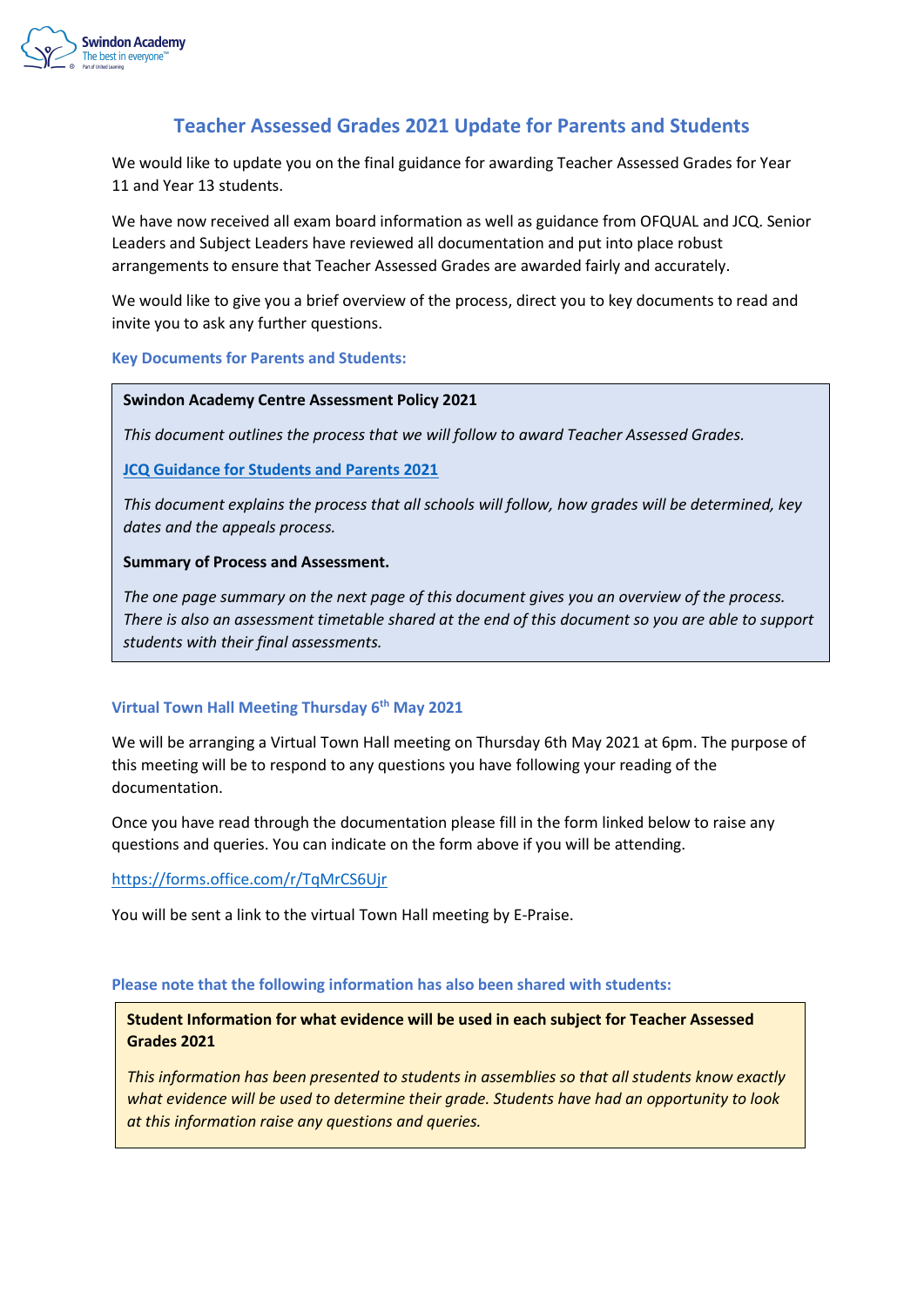

# **Teacher Assessed Grades Summary of the Process 2021**

| Teachers decide what<br>evidence will be used to<br>award grades.                                      | • A range of evidence is used across the two year course. The guidance states that teachers 'need a range of evidence that shows your<br>performance on the aspects you have been taught.'<br>. All students will have a further opportunity to provide further evidence in the assessment window from the 17-28th May 2021 now the<br>courses have been taught. Subjects will be using exam board guidance and materials.                                                                                                                                                                             |  |  |
|--------------------------------------------------------------------------------------------------------|--------------------------------------------------------------------------------------------------------------------------------------------------------------------------------------------------------------------------------------------------------------------------------------------------------------------------------------------------------------------------------------------------------------------------------------------------------------------------------------------------------------------------------------------------------------------------------------------------------|--|--|
| <b>Students are given</b><br>information about how their<br>grades will be awarded in<br>each subject. | . Students have been given information on which pieces of work will be used as evidence for each qualification they will take.<br>• They have been given an opportunity to raise concerns about any pieces of evidence that are used and give feedback.<br>• The guidance states that teachers 'will make the final judgement about what evidence is to be included - this is not a negotiation.'                                                                                                                                                                                                      |  |  |
| Students complete their<br>courses and assessments.                                                    | . Students will need to complete the course and assessments before final grade decisions are made.<br>. In line with the guidance, students will be given a final opportunity to demonstrate what they have learnt in the assessment fortnight.<br>. This will form part of the overall evidence.<br>. These assessments will take place in a high control setting (Sports Hall) as this will ensure that the evidence is robust and fair. Access<br>arrangements will be in place for students that require them.                                                                                     |  |  |
| <b>Internal and External</b><br><b>Quality Assurance Process</b><br>of grades takes place.             | . The Headteacher has written an Centre Assessment Policy that will explain how the process of grades will be checked and quality assured.<br>This is available on the school website.<br>. All teachers will be trained in awarding grades through exam board materials such as grade descriptors, grade exmplifcation and<br>standardisation tasks. Every grade will need to be signed off by atleast two teachers in the department.<br>• Students grades will be checked by a range of teachers, supported by United Learning subject advisiors where approrpriate.                                |  |  |
| <b>Headteacher checks and</b><br>signs off all grades.                                                 | . The Headteacher will check the Centre Assessment Policy has been followed and how the decisions about students' Teacher Assessed<br>Grades have been awared in every subject.<br>• The Headteacher will sign off all the grades and submit the information to the exam board by the 18th June 2021.                                                                                                                                                                                                                                                                                                  |  |  |
| Exam boards start awarding<br>process and check evidence.                                              | . Exam boards will check that schools have followed the processes stated in the Centre Assessment policy.<br>. Every centre will be asked to provide evidence of student work for both A Level and GCSE qualifications. Students will be selected by the<br>exam board.                                                                                                                                                                                                                                                                                                                                |  |  |
| Results day and grades are<br>awarded to students.                                                     | • AS and A Level students will recieve their results on Tuesday 10 August 2021.<br>.GCSE students will recive their results on Thursday 12 August 2021.<br>. We will share arrangements for these days at a later date.                                                                                                                                                                                                                                                                                                                                                                                |  |  |
| Appeals process.                                                                                       | . We will be working hard to make sure students are issued with the correct grade on results day and we are confident that the appeals<br>process should not be neccessary to use.<br>. If students believe an error has been made in determining their grade, they will have the right to appeal. There are two stages and the first<br>state is to appeal to the school directly. it is important to remember that at any statge the grade can go up, down and stay the same.<br>. Please do read the guidance for appeals on pages 6-8 of the JCQ Guidance for Students and Parents on Summer 2021. |  |  |